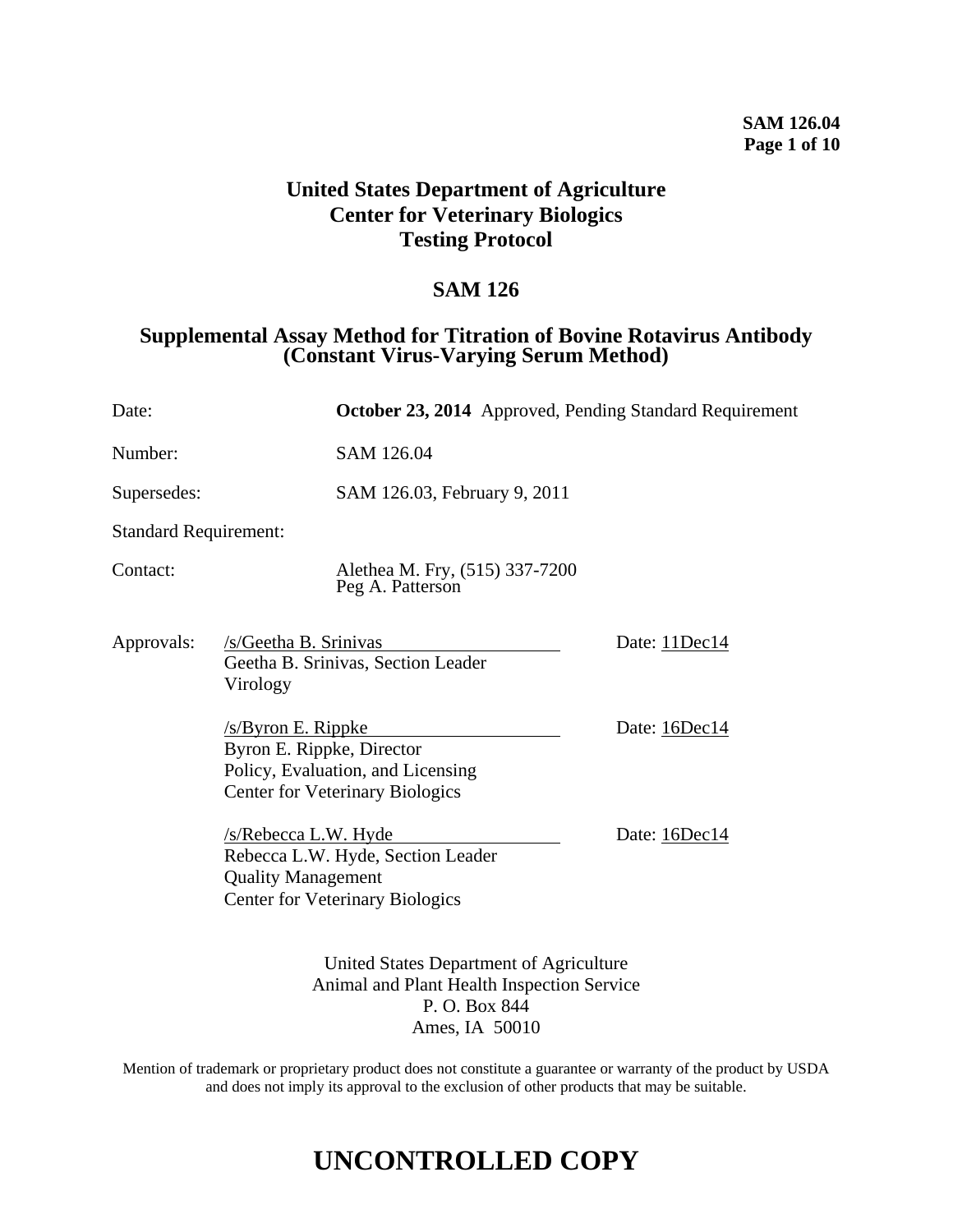#### **Table of Contents**

- **1. Introduction**
- **2. Materials**
	- **2.1 Equipment/instrumentation**
	- **2.2 Reagents/supplies**
- **3. Preparation for the Test**
	- **3.1 Personnel qualifications/training**
	- **3.2 Preparation of equipment/instrumentation**
	- **3.3 Preparation of reagents/control procedures**
	- **3.4 Preparation of the sample**
- **4. Performance of the Test**
- **5. Interpretation of the Test Results**
- **6. Report of Test Results**
- **7. References**
- **8. Summary of Revisions**

**Appendices**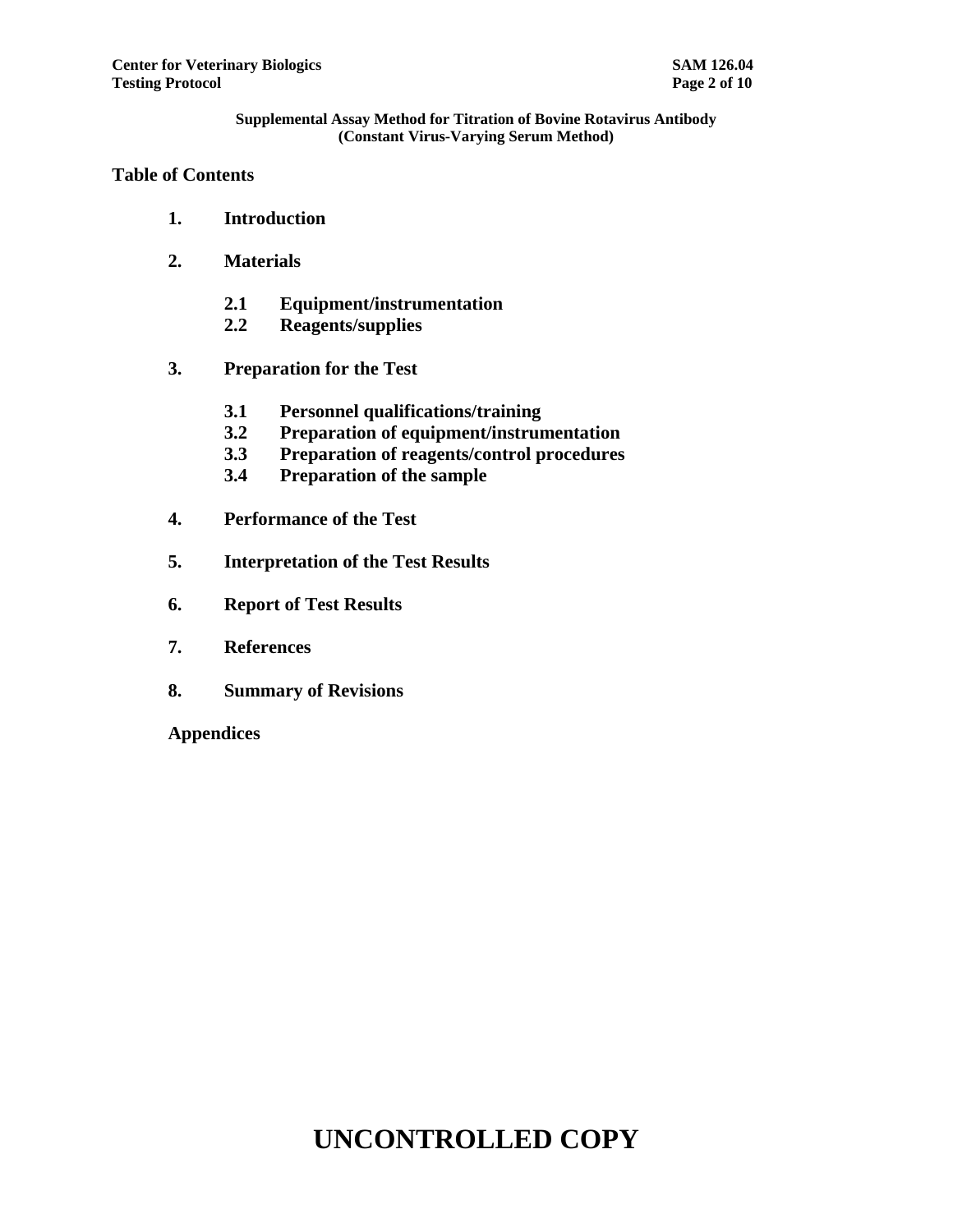#### **1. Introduction**

This Supplemental Assay Method (SAM) describes an *in vitro* test for the serum neutralization (SN) antibody titer against bovine rotavirus (BRota). The assay uses a constant amount of virus to test varying dilutions of serum for antibodies against Group A bovine rotavirus in a cell culture system.

#### **2. Materials**

#### **2.1 Equipment/instrumentation**

Equivalent equipment or instrumentation may be substituted for any brand name listed below.

- **2.1.1** Incubator,  $36^{\circ} \pm 2^{\circ}$ C,  $5\% \pm 1\%$  CO<sub>2</sub>, high humidity
- **2.1.2** Water bath,  $37^{\circ} \pm 1^{\circ}$ C;  $56^{\circ} \pm 1^{\circ}$ C
- 2.1.3 Pipettors, 200-µL and 500-µL and tips
- **2.1.4** Vortex mixer
- **2.1.5** Microscope, inverted light
- 2.1.6 Multichannel pipettor, 50- to 300-µL x 8- or 12-channel
- **2.1.7** Centrifuge and rotor

#### **2.2 Reagents/supplies**

Equivalent reagents or supplies may be substituted for any brand name listed below. All reagents and supplies must be sterile.

### **2.2.1 Cell Cultures**

Multiple 96-well disposable plates are seeded (0.2 mL/well) with rhesus monkey kidney (MA-104) cells. Cells must be free of extraneous agents. The cells are seeded at a density that will produce 90%-100% confluency after 2 days of incubation.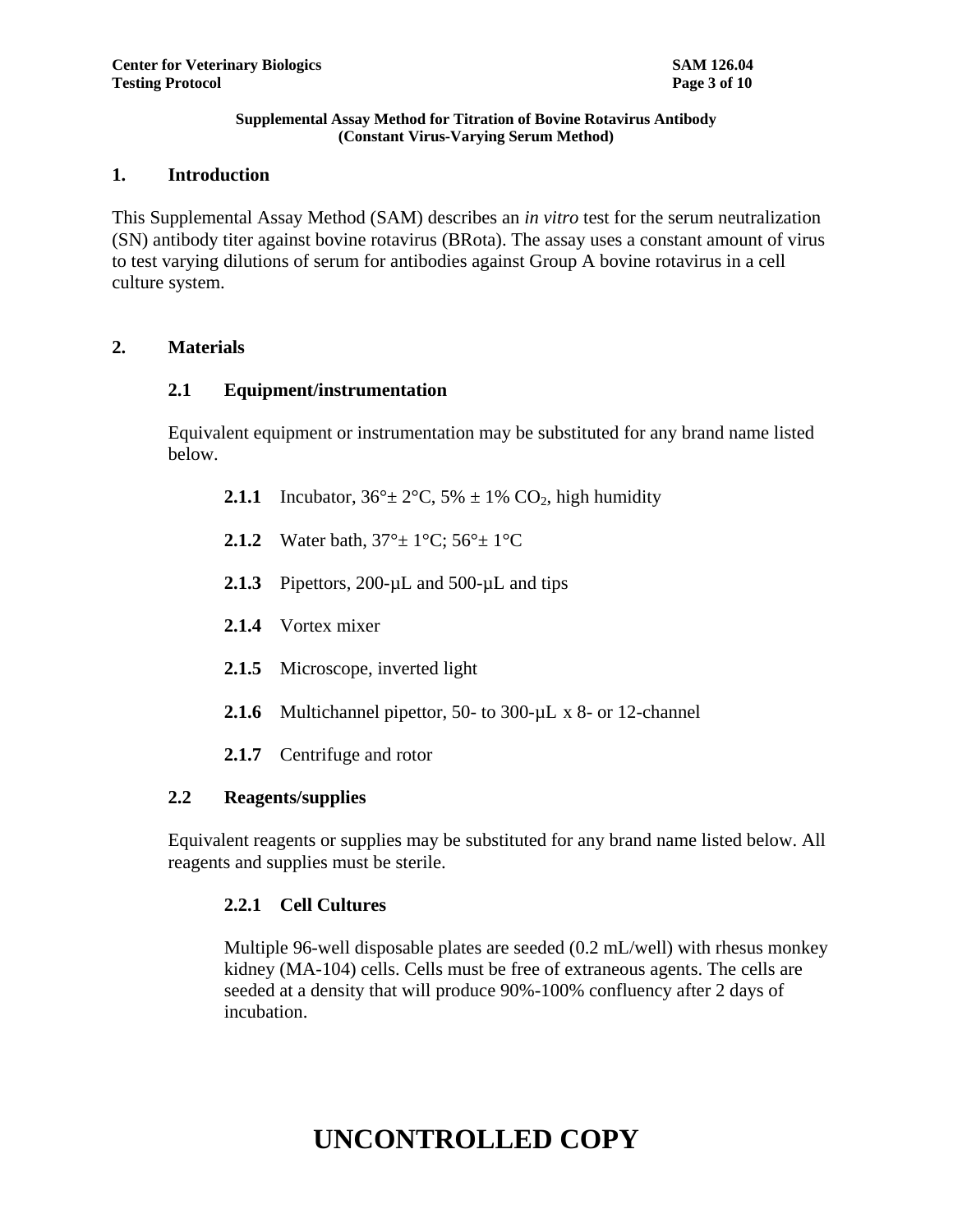## **2.2.2 Growth Medium**

The cells are grown in Minimum Essential Medium (MEM) with 7% fetal bovine serum and additives (**Appendix I**) at a temperature of 35°- 37°C in an incubator containing an atmosphere of 5% carbon dioxide  $(CO<sub>2</sub>)$  and a relative humidity of 70% to 80%. Growth Medium is not changed unless excess acidity occurs or cells are not growing well.

## **2.2.3 Maintenance Medium**

Maintenance Medium (**Appendix II**) without serum is used to rinse the cells prior to inoculation. It is also used as a diluent, in the presence of pancreatin, for the serum-virus neutralization assay.

## **2.2.4 Indicator Virus**

The National Veterinary Services Laboratories (NVSL) reference bovine rotaviruses for serotypes 6 (NCDV-Lincoln strain) and 10 (B223 strain) are used as controls for the cell system.

## **2.2.5 Primary Antibody**

When indirect immunofluorescence (IFA) and not cytopathic effect (CPE) is used to titer the virus, serotype- or strain-specific antisera or monoclonal antibodies are used as primary antibody.

### **2.2.6 Fluorescent Antibody Conjugate**

NVSL reference fluorescein isothiocyanate-conjugated immunoglobulin-specific antiserum is used in the IFA assay.

### **3. Preparation for the Test**

### **3.1 Personnel qualifications/training**

Personnel must have training in cell culture techniques and the propagation and maintenance of animal viruses. Personnel shall have an understanding of the immunological basis of SN assays and the principles of aseptic techniques.

### **3.2 Preparation of equipment/instrumentation**

**3.2.1** On the day of test initiation, set a water bath at  $56^{\circ} \pm 2^{\circ}$ C.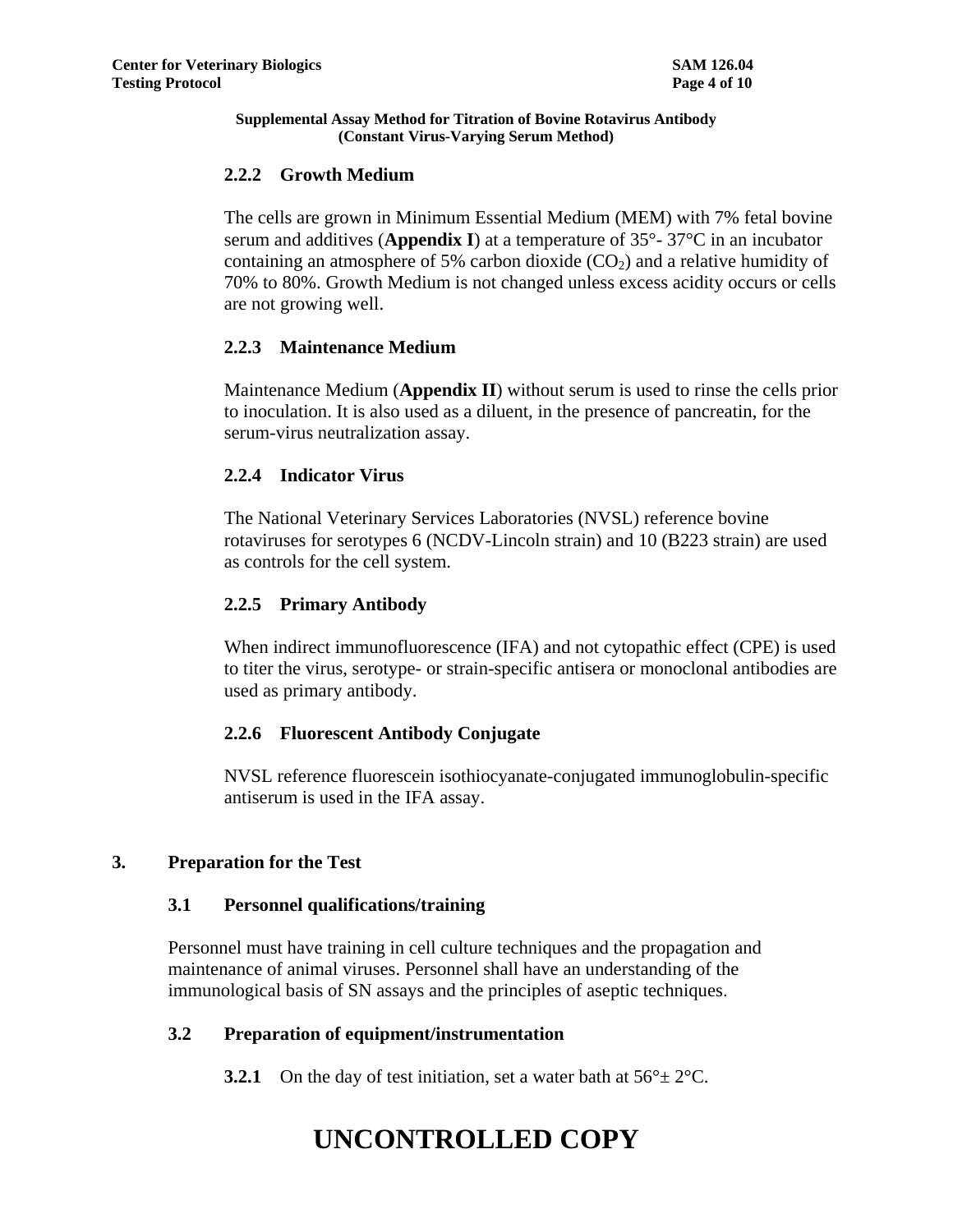**3.2.2** On the day of test initiation, set a water bath at  $37^\circ \pm 1^\circ \text{C}$ .

#### **3.3 Preparation of reagents/control procedures**

#### **3.3.1 Preparation of MA-104 Plate**

Cells are prepared from healthy, confluent MA-104 cells that are maintained by passing every  $5 \pm 2$  days. Two days prior to test initiation, cells are removed from the growth containers by using TV Solution. Using a multichannel pipettor, add  $200 \mu L$ /well of  $10^{5.4}$  to  $10^{5.6}$  cells/mL cells suspended in Growth Medium into all wells of a 96-well cell culture plate. Prepare 1 MA-104 plate for the controls and BRota Positive Control Working Dilution. Each additional plate allows testing of 2 Test Serials either pre- or postvaccination. These become the MA-104 Test Plates. Incubate at  $36^{\circ} \pm 2^{\circ}$ C in a CO<sub>2</sub> incubator for 2 days  $\pm$  12 hours. Growth Medium is not changed unless excess acidity occurs or cells are not confluent in 2 days.

#### **3.3.2 Preparation of the BRota Positive Control Working Dilution**

**1.** On the day of test initiation, a vial of BRota Positive Control is rapidly thawed in a  $36^{\circ}$  ±  $2^{\circ}$ C water bath and diluted in Diluent Medium to contain 50-300 50% tissue culture infectious doses (TCID $_{50}$ ) per 50 µL. Prior testing of the virus is used to determine the dilution needed to obtain 50 to  $300$  TCID<sub>50</sub> for testing. This becomes the BRota Working Dilution.

**2.** The BRota Working Dilution is back titrated by preparing serial tenfold dilutions  $(10^{-1}, 10^{-2},$  and  $10^{-3})$  and allowing them to remain at room temperature  $(23^\circ \pm 2^\circ \text{C})$ .

**a**. Place 4.5 mL of Diluent Medium into 3, 17 x 100-mm tubes labeled  $10^{-1}$ - $10^{-3}$  using a 10-mL serological pipette.

**b**. Using a 500-µL pipettor, transfer 500 µL of BRota Working Dilution to the  $10^{-1}$  tube; mix by vortexing. Discard pipette tip.

**c**. Using a new pipette tip, transfer 500  $\mu$ L from the 10<sup>-1</sup> labeled tube to the  $10^{-2}$  tube; mix by vortexing. Discard pipette tip.

**d**. Repeat **Step 2.c** to the remaining tube, transferring 500 µL from the previous dilution.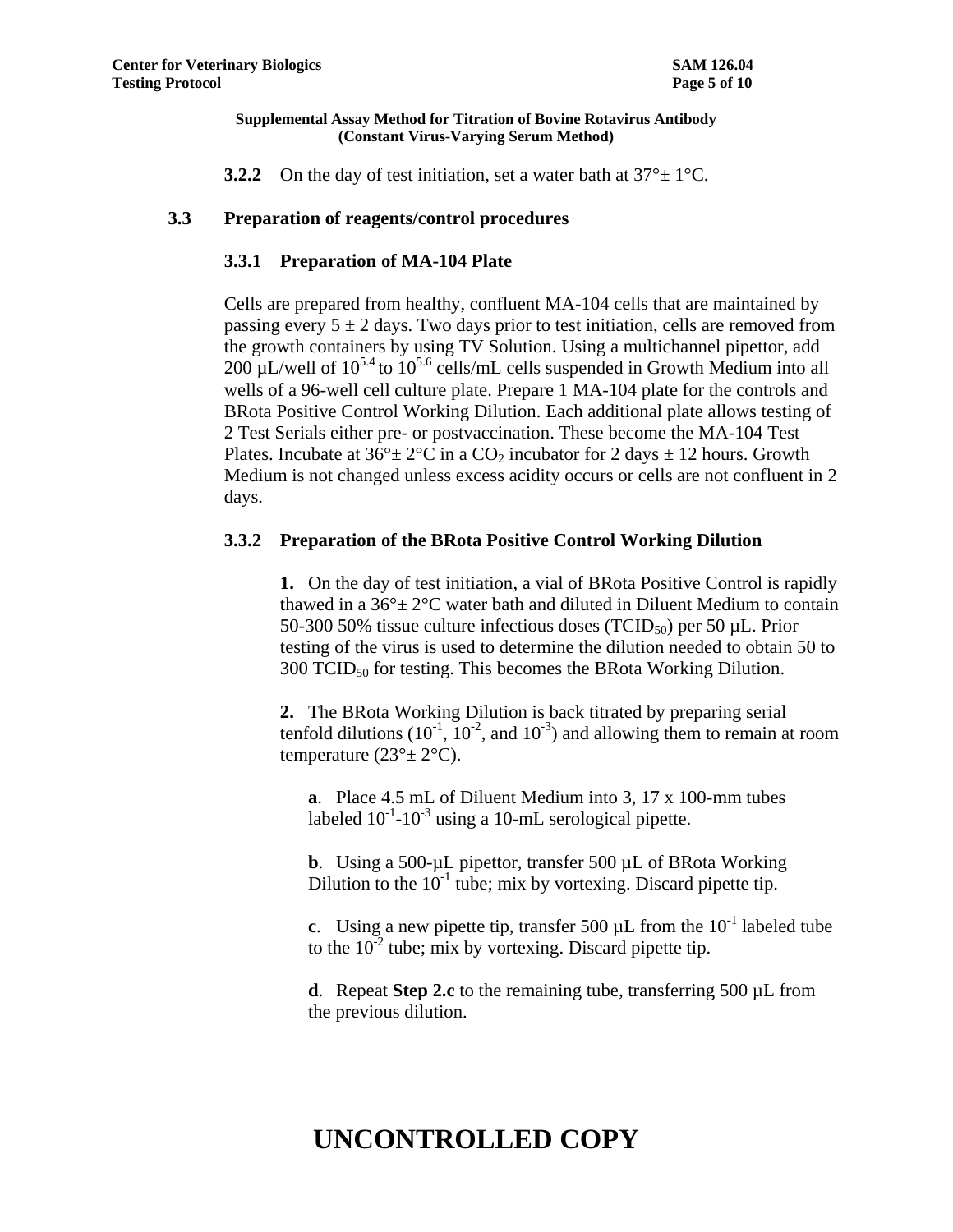#### **3.4 Preparation of the sample**

**3.4.1** On day of test initiation or prior to testing (inactivation of pre- and postserums maybe done at time of collection), serums are heat-inactivated at  $56^\circ \pm 2^\circ \text{C}$  for  $30 \pm 5$  minutes.

**3.4.2** On day of test initiation, the Test Serums (pre- and/or postvaccination serums) are diluted in the Transfer Plate from 1:2 to 1:256 in rows A-H (**Appendix I**) of a 96-well tissue culture plate labeled as the Test Serum Transfer Plate as described for the PSC and NSC.

### **4. Performance of the Test**

**4.1** The Indicator Virus is diluted to contain 100 to 350 TCID<sub>50</sub> per 0.2 mL, using Maintenance Media containing a previously titrated amount of pancreatin, the maximum that the MA-104 cells will tolerate. This dilution is determined by previous titrations and is designated the "Stock Virus." The dilution factor is calculated by dividing the titer of the Indicator Virus by the desired titer of Stock Virus.

**4.2** The serum to be assayed is heat-inactivated at 56<sup>o</sup>C for 30 minutes. Serial twofold dilutions are made in sterile tubes with diluent containing pancreatin and mixed using a Vortex or similar type of mixer.

**4.3** An equal volume of Stock Virus and of each serum dilution are added together, mixed, and allowed to incubate at 37°C for 60 minutes. The mixing of equal volumes of serum and virus results in a further twofold dilution of serum.

**4.4** Cells that have been seeded in 96-well plates 2 to 3 days previously are inverted and the Growth Medium removed by gentle shaking and tamping on sterile gauze. The cells are rinsed with 0.2 mL of Maintenance Medium per well, the medium again decanted from the plate, and the cells refed with 0.2 mL of Maintenance Media which remains on the plate for 1 hour at 37°C.

**4.5** The final rinse is removed from the cells, as above. Each well is inoculated with 0.2 mL per well of each Stock Virus-Serum Dilution mixture, at a minimum of 4 wells per dilution. A minimum of 8 wells remain uninoculated with virus, to serve as negative cell controls; they receive 0.2 mL per well of only the pancreatin-containing diluent.

**4.6** The Stock Virus is back-titrated by preparing serial tenfold dilutions  $(10^0, 10^{-1},$  $10^{-2}$ ,  $10^{-3}$ ,  $10^{-4}$ ) in diluent containing pancreatin. These are then mixed with an equal volume of diluent containing pancreatin and at least 4 wells per dilution are inoculated with 0.2 mL of the mixture.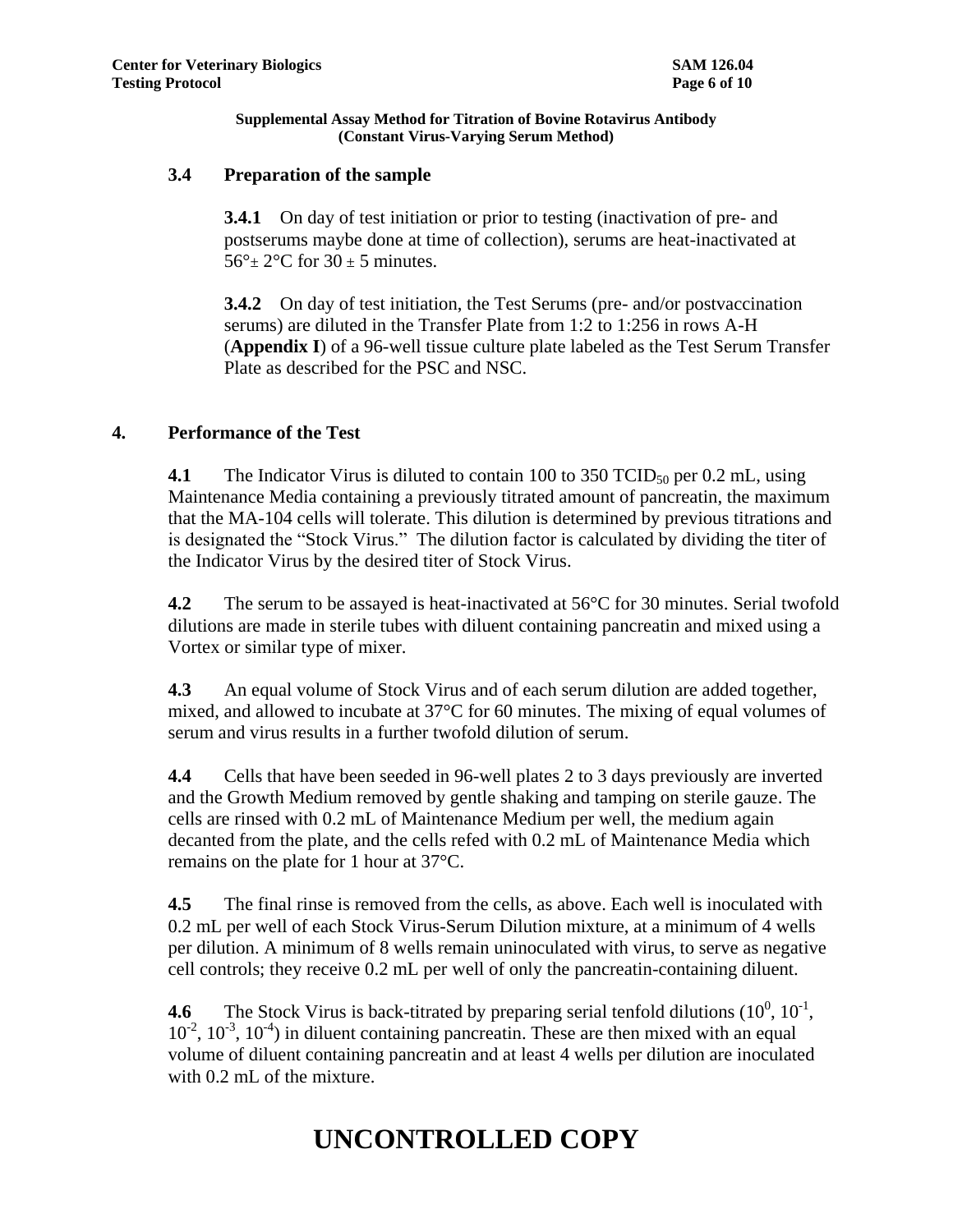**4.7** The plates are incubated at  $37^{\circ}$ C, in an atmosphere of  $5.0\%$  CO<sub>2</sub> and high humidity, for 5 days. After 5 days, the cells can be examined for CPE typical of bovine rotavirus and the 50% endpoints calculated. The  $TCID_{50}$  of the Stock Virus is calculated by the Spearman-Kärber method; its titer must be between 50 and 350 TCID<sub>50</sub> per 0.2 mL for a test to be valid. The cells in the Negative Control wells must remain normal.

**4.8** Certain strains of bovine rotavirus may not exhibit pronounced CPE, thus an IFA assay may be necessary to determine their titer.

**4.8.1** After the medium is decanted, the cells are gently rinsed in phosphate buffered saline (PBS), then in deionized water (DI). The cells are fixed in a solution of 80% acetone-20% DI at 4°C for 15 minutes. The acetone is discarded and the plates air-dried.

**4.8.2** The wells are covered with 0.05 mL per well of previously-titrated dilution of specific primary antibody and held in a high humidity, 37°C incubator for 30 minutes. Excess primary antibody is washed from the plates by two gentle PBS rinses and one DI rinse. The plates are shaken gently and lightly touched to an absorbent towel to remove excess moisture.

**4.8.3** While still moist, wells are covered with 0.05 mL per well of speciesspecific, conjugated anti-immunoglobulin antiserum. Again, the plates are incubated at 37°C for 30 minutes. Washing is repeated, as in **Step 2**. The plates are air-dried, face-down.

**4.8.4** The cell monolayers are examined by fluorescent microscopy using a Ploem illuminator and blue light (Xenon lamp). Any cells showing immunofluorescence characteristic of bovine rotavirus are considered positive and the 50% endpoints calculated. The  $TCID_{50}$  of the Stock Virus is calculated using the Spearman-Kärber method; its titer must be between 50 and 350  $TCID_{50}$  per 0.2 mL for a test to be valid. Also, the non-inoculated wells must be negative for immunofluorescence.

## **5. Interpretation of the Test Results**

**5.1** For a valid assay the following criteria must be met; otherwise, the test is considered a **No Test** and is repeated without prejudice.

**5.1.1** The NSC must have an SN titer of  $\lt 1:2$ .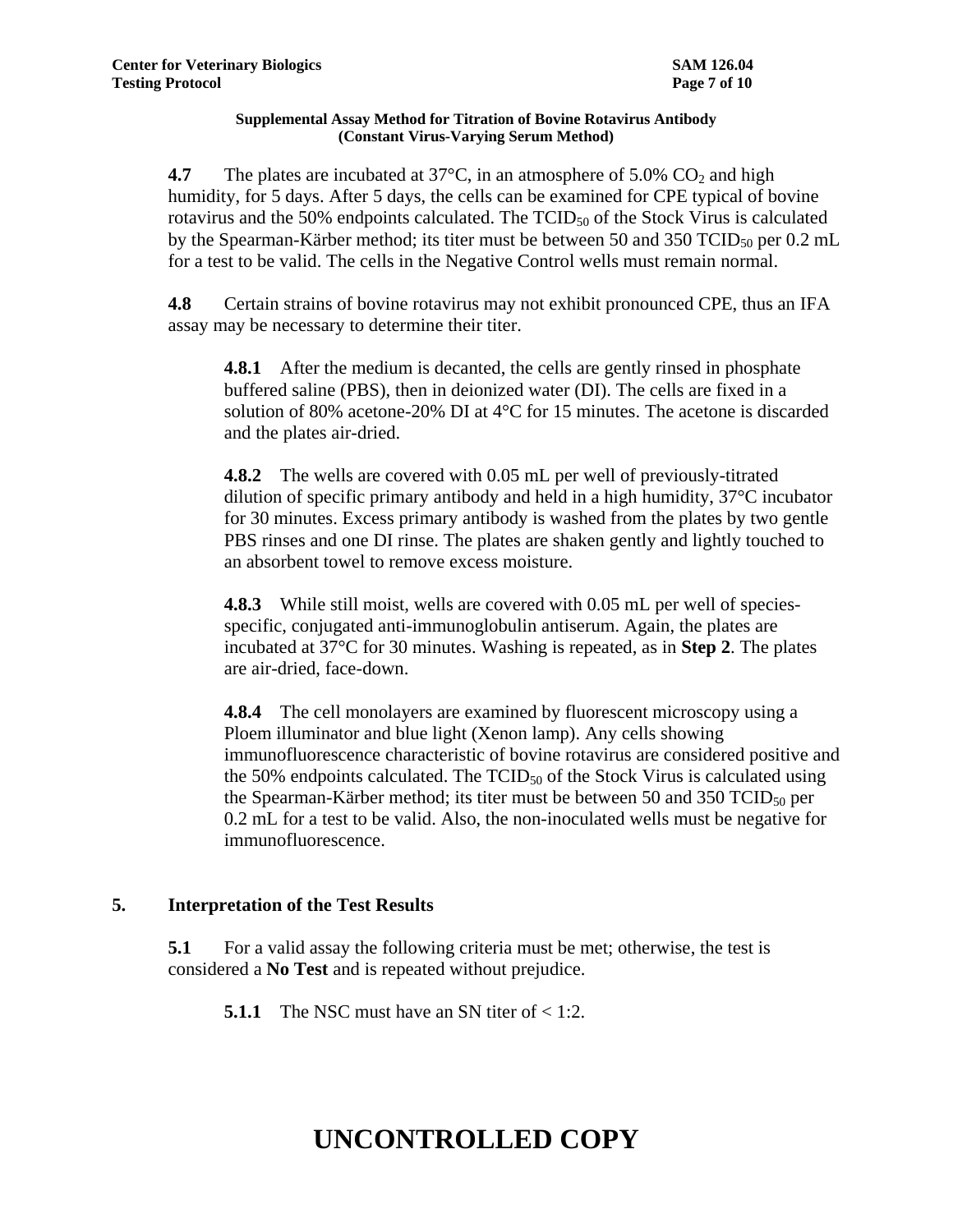**5.1.2** The SN titer of the PSC should vary by no more than twofold from its mean titer as established from a minimum of 10 previously determined SN titrations.

**5.1.3** The uninoculated cell controls cannot exhibit any CPE or cloudy media that would indicate contamination.

**5.1.4** The BRota Back Titration titer must be between 50 to 350 TCID<sub>50</sub>/25  $\mu$ L.

**5.2** For a **SATISFACTORY TEST**, the postvaccination titers shall meet the requirements as stated in an Animal and Plant Inspection Service (APHIS) filed Outline of Production.

**5.3** If postvaccination titers are less than the requirements in an APHIS filed Outline of Production, the Sera will be retested (first retest).

**5.3.1** If the titers of the Test Serum from the first valid retest are less than the required titers in an APHIS filed Outline of Production, the serial is **UNSATISFACTORY.**

**5.3.2** If the titers of the Test Serum from the first valid retest are greater than or equal to the titer in an APHIS filed Outline of Production, the serum will be retested (second retest).

**5.3.3** If the titers of the Test Serum from the second valid retest are greater than or equal to the titer in an APHIS filed Outline of Production, the serial is **SATISFACTORY**.

**5.3.4** If the titers of the Test Serum from the second valid retest are less than the titers in an APHIS filed Outline of Production, the serial is **UNSATISFACTORY.**

### **6. Report of Test Results**

- **6.1** Results are reported as SN titers.
- **6.2** Record all test results on the test record.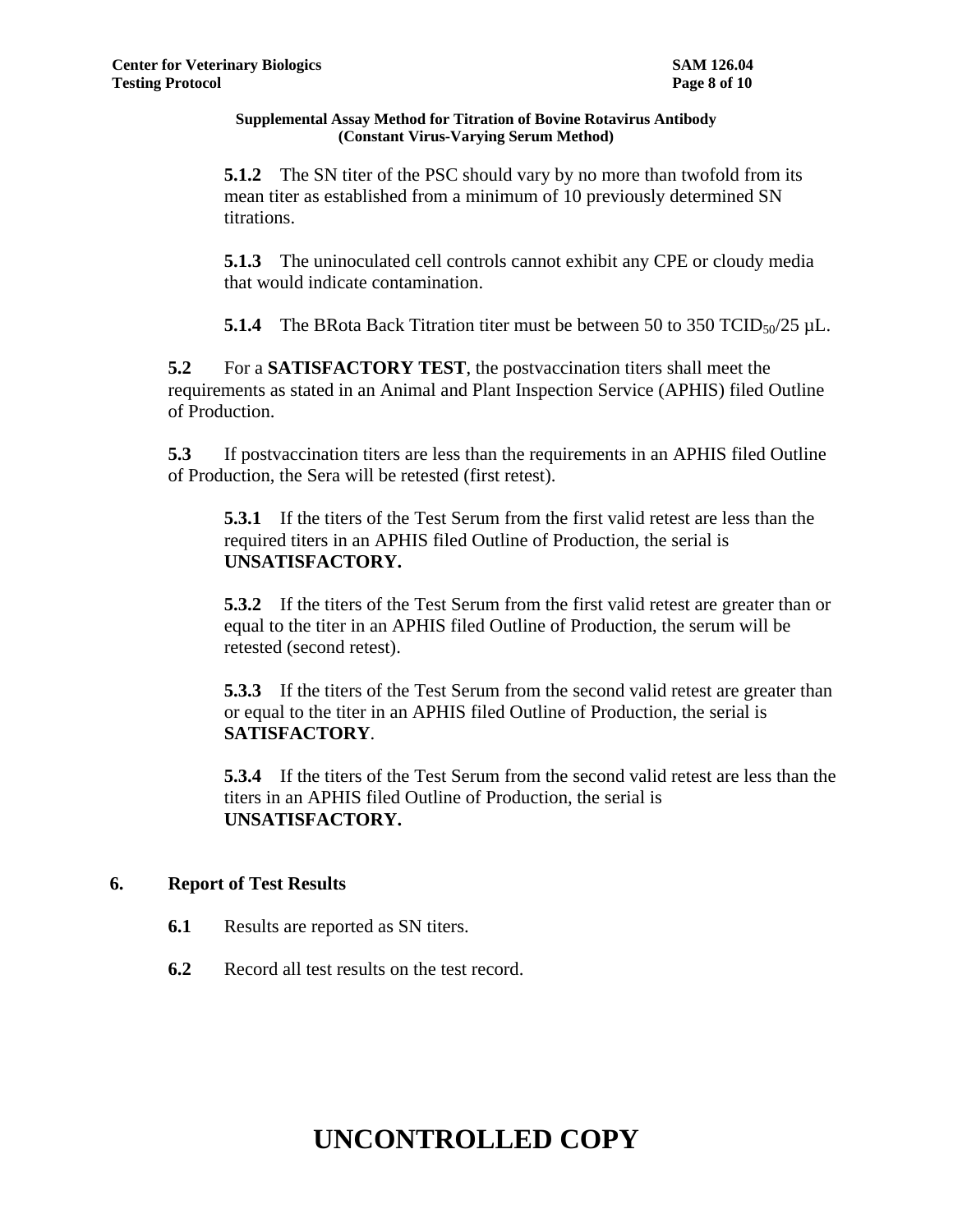#### **7. References**

**7.1** Title 9, *Code of Federal Regulations*, part 113.6, U.S. Government Printing Office, Washington, DC.

**7.2** Finney, DJ 1978. *Statistical method in biological assay*. Griffin, London. 3rd edition, pg. 508.

**7.3** Cottral, GE, (Ed.) 1978, *Manual of standard methods for veterinary microbiology.* Comstock Publishing Associates, Ithaca, New York, pg. 731.

#### **8. Summary of Revisions**

#### **Version .04**

• The Contact information has been updated; however, the Virology Section has elected to keep the same next review date for the document.

#### **Version .03**

• The Contact information has been updated.

#### **Version .02**

This document was revised to clarify the practices currently in use at the Center for Veterinary Biologics and to provide additional detail. While no significant changes impacting the test were made from the previous protocol, the following changes were made to the document:

• Contacts, Joseph Hermann and Peg Patterson, have been added to the document.